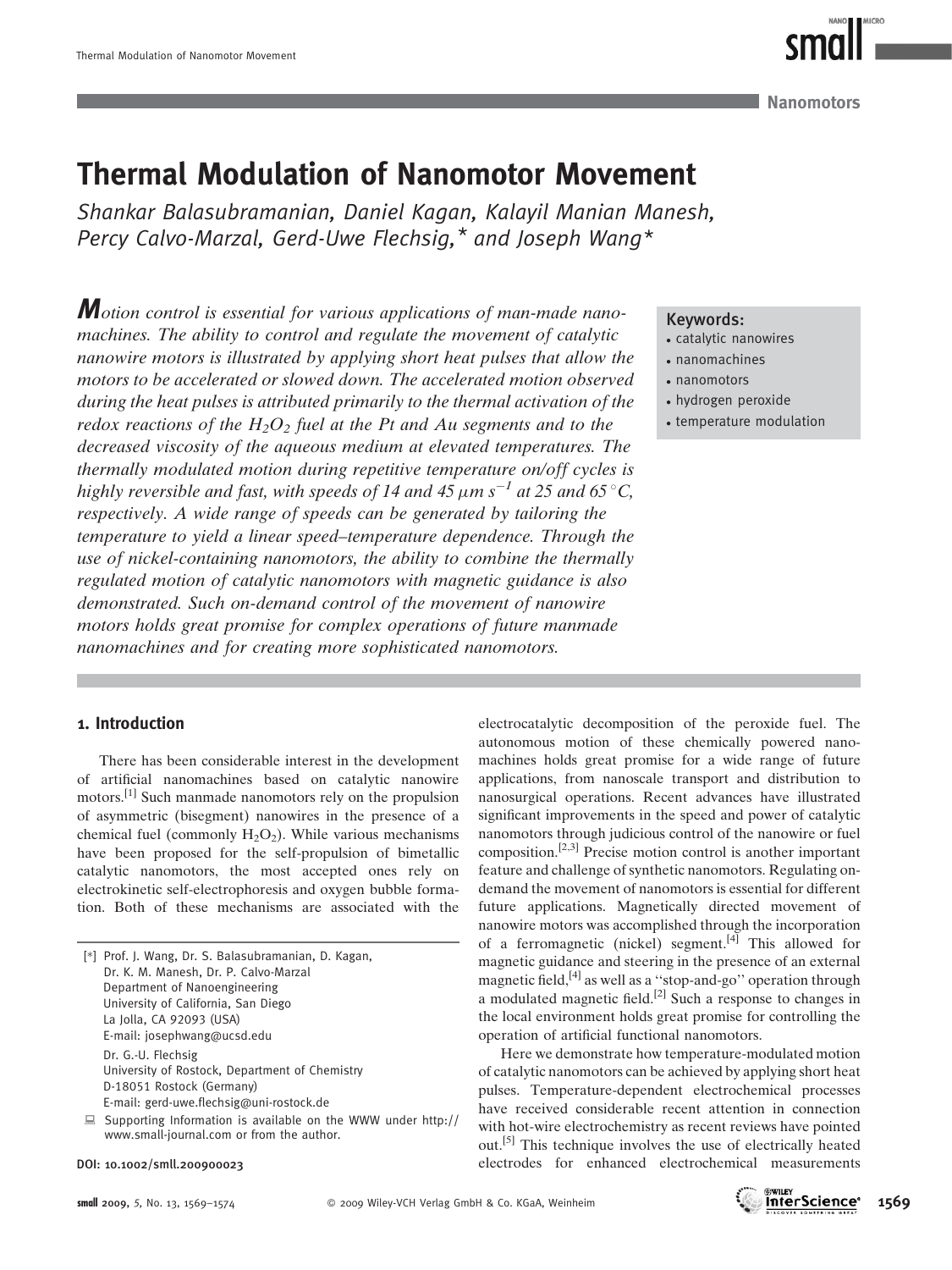# full papers G.-U. Flechsig, J. Wang et al.

through accelerated kinetics of redox processes and/or increased rates of mass transport. In the following sections, we will illustrate an analogous high-temperature propulsion of catalytic nanomotors and the use of heat pulses for regulating on demand the motion of these nanowire motors. Unlike hotwire electrochemistry where the wire serves as the heated working electrode, the heated wire acts here solely as the heat source for controlling the solution temperature in the plane of the nanomotors (see Supporting Information, Figure S1). The use of heat pulses leads to a thermal modulation of the movement of artificial nanomotors with a fine, reversible and rapid control of the nanomotor velocity. Finally, we will illustrate the coupling of the new thermally regulated motion with magnetic guidance towards a more advanced temporal and spatial motion control.

# 2. Results and Discussion

#### 2.1. On-Demand Reversible Thermal Modulation of the Nanomotor Movement

Figure 1 illustrates the accelerated velocity of catalytic nanomotors associated with the high-temperature electrochemical propulsion. It compares traces of three Au–Pt nanomotors, taken from videos of the nanowires in the presence of the peroxide fuel using room temperature (A) and elevated temperature (B) over a 2 s period. The heat source (a  $25$ -µm-diameter Au-coated Pt wire) was placed  $30 \mu m$ above the plane of the nanomotors (see Supporting Information, Figure S1), leading to a temperature of 65 °C in that plane (in connection to a DC heat current of  $600 \text{ mA}$ ).<sup>[6,7]</sup> The nanowires exposed to the elevated temperature travel substantially ( $\approx$ 3 fold) longer distances than the "roomtemperature'' motors over the same time period (average distance of 90 versus  $28 \mu m$ ). Such distances correspond to speeds of 45 and  $14 \mu m s^{-1}$  for the elevated and room temperatures, respectively. Videos illustrating such hightemperature and room-temperature electrochemical propulsions are shown in the Supporting Information (Video 1). The increased speed is attributed to the accelerated kinetics of the redox reactions of the peroxide fuel (on both segments) and to a lower solution viscosity (and hence diminished friction



Figure 1. High-temperature electrochemical propulsion. Tracking lines of nanomotors illustrating the distances traveled by three Au–Pt nanowires at room temperature (A) and at an elevated temperature of 65 °C (B) using a 5 wt%  $H_2O_2$  fuel solution. The elevated temperature was obtained by using a heating current of 600 mA with the Au-coated Pt wire located 30  $\mu$ m above the plane of the nanomotors. The temperature refers to the focal plane of the nanomotors.

forces) with the rising temperature (see discussion below). In view of a microscale convection around hot-wire electrodes,  $[6-8]$ a control experiment, performed without the peroxide fuel, examined potentially disturbing convective effects at the elevated temperature. This revealed almost no self-propelled non-Brownian motion, with only a slight drift due to a weak thermal convection  $(3 \mu m s^{-1})$ ; not shown). Apparently, the self-propelled nanomotors are not prone to convection effect (in presence of the fuel) provided that they are kept on the surface of the microscopic glass slide (placed at a distance larger than  $20 \mu m$  from the heat source).

The high-temperature electrochemical propulsion offers a fine and reversible control over the nanomotor velocity. Figure 2 examines the influence of different temperature pulse amplitudes upon the nanomotor speed in a 5 wt% peroxide solution. It displays speed–time profiles for 3 s temperature pulses to 40 (a), 48 (b), and  $58^{\circ}$ C (c) (in the plane of the observed nanomotors). In all three cases, the speed increases rapidly with the time at first, leveling off towards the end of the pulse, and reaching maximal values of 25, 31, and 38  $\mu$ m s<sup>-1</sup> at 40, 48, and  $58^{\circ}$ C, respectively. Similarly, a sharp decrease in the velocity is observed upon switching the heat off, approaching the original (''cold'') value within 10 s. Such speed profiles reflect the temporal heat formation and cooling down process during the heat pulse and are consistent with earlier temperature profiles during short heat pulses (also at  $25-\mu m$ -diameter Pt wire).<sup>[8]</sup> The spread of heat in the solution surrounding the hot wires and the corresponding temperature profiles have been calculated numerically.<sup>[6,7]</sup> For example, an 80 8C wire surface temperature corresponds to a solution temperature of 50 °C at a 40- $\mu$ m distance below the wire center.[6] Different solution temperatures (at the nanomotor plane) have been estimated in a similar fashion for different



Figure 2. Speed–time profiles of Au–Pt nanomotors during different 3 s heat pulses to 40 (a), 48 (b), and 58 °C (c) in a 5 wt%  $H_2O_2$  solution. The arrows (around 5 and 8 s) correspond to the time of switching the heating current on and off, respectively. Data shown represent the average speed of 60 nanomotors. Raw data have been smoothed using fast Fourier transformation (Origin software; 5 points). Inset displays the linear relationship between the nanomotor speed and the temperature. Temperatures refer to the focal plane of the nanomotors. The error bars correspond to standard deviations, calculated on the basis of 4 nanomotor tracks.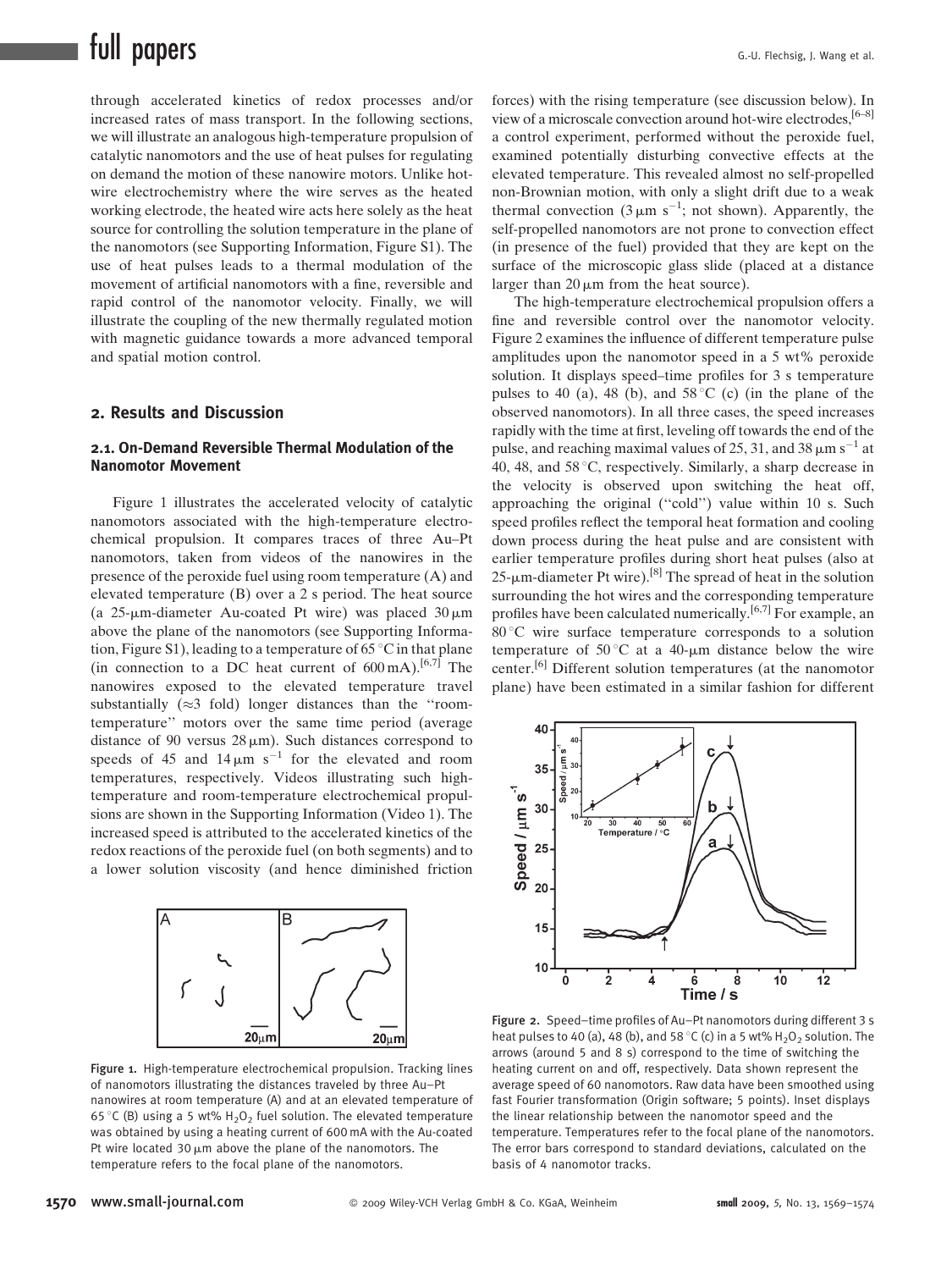heating currents and source–plane distances for both Pt and Au wires (see Supporting Information, Figure S2a and b). The data of Figure 2 indicate that a wide range of nanomotor speeds can be generated through a fine control of the temperature. Indeed, the inset of Figure 2 illustrates a linear relation between the temperature and the nanomotor speed over the 14 to 37  $\mu$ m s<sup>-1</sup> range (slope: 0.635  $\mu$ m s<sup>-1</sup> °C<sup>-1</sup>). Such a linear relation between the temperature and the nanomotor speed is somewhat surprising in view of the complex temperature-dependent processes and opposing thermal effects (discussed below).

The speed–temperature profiles of Figure 2 indicate great promise for regulating on-demand the motion of catalytic nanowire motors in connection to an external on/off temperature switch. A video illustrating the thermally modulated speed during a heat pulse to  $50^{\circ}$ C is shown in the Supporting Information (Video 2). A dramatic speed acceleration from 11 to 37  $\mu$ m s<sup>-1</sup> and deceleration to 12  $\mu$ m s<sup>-1</sup> are observed during this 4 s temperature pulse. The ability to thermally modulate the motion of catalytic nanomotors is also illustrated using the five short heat pulses of Figure 3. Reversible changes in the speed of the Pt–Au nanomotor (between 17 and  $28 \mu m s^{-1}$ ) are observed during these repetitive heating and cooling periods. Note that due to the short duration of the heat pulse (1.5 s), the nanomotors do not reach their maximal steady-state speed value. Depending on the heating current, it takes up to 2 s for the system to reach a thermal steady state.<sup>[8]</sup> Therefore, temperatures lower than the steady-state value are expected using the short heat pulses of Figure 3 compared to long pulses (e.g., Figure 2) or use of continuous heating (e.g., Figure 1B). This modulated motion can be repeated continuously and reversibly, indicating negligible fuel depletion in the plane of the nanomotors (as expected from the small voltage drop along the heated wire and its distance to the nanomotor plane). Similar switching of the movement of biological motors has been reported, including a temperatureinduced acceleration of the biomotor actomyosin<sup>[9]</sup> and a light-induced modulated speed of kinesin in connection to the controlled release of its ATP fuel.<sup>[10]</sup> It should be noted that these biomotors respond slowly (within a few minutes) to these external stimuli, as compared to the instantaneous (seconds) thermal ''switching'' of the present synthetic nanomotor system.

Directed motion of the thermally stimulated nanomotors (essential for diverse applications) has been accomplished by incorporating a ferromagnetic nickel segment and aligning the magnetized nanowires using an external magnetic field. Figure 4a demonstrates the ability to combine the thermally regulated motion of catalytic nanomotors with magnetic guidance. It depicts the speed modulation during two 3 s heat pulses to  $50^{\circ}$ C (gray lines) while aligning the Au–Ni–Pt nanowire in a relatively straight line under a weak magnetic field. The dramatic speed acceleration during the heat pulses is indicated from the 2.5-fold larger displacement of the nanomotor (versus the path observed during the intermittent 3 s ''cooling'' period; black, bold line). The slight deviation from the straight line during the pulses reflects the negligible thermal convective drift (discussed earlier). The corresponding temperature–time profile (shown on the top, Figure 4b) indicates that the speed increases rapidly upon applying the heat pulse, reaching a maximal value of  $25 \mu m s^{-1}$ , and decreases sharply back to 10  $\mu$ m s<sup>-1</sup> during the cooling period. Similarly, it would be possible to combine the accelerated motion with magnetic steering at different directions at preselected locations and times, as well as with a magnetic loading and unloading of cargo. Coupling of magnetic guidance with an on-demand thermal motion control leads to a more advanced (spatial and temporal) motion control and holds great promise for performing demanding tasks and creating more sophisticated nanomotors.





Figure 3. Modulated motion of catalytic nanomotors during five 1.5 s heat pulses (corresponding to a temperature of 50 $\degree$ C) at 11.5 s intervals. Data shown represent the average speed of 3 nanomotors. The elevated temperature was obtained by using a heat current of 700 mA with the Au wire located  $35 \mu$ m above the plane of the nanomotors. Data processing as in Figure 2.

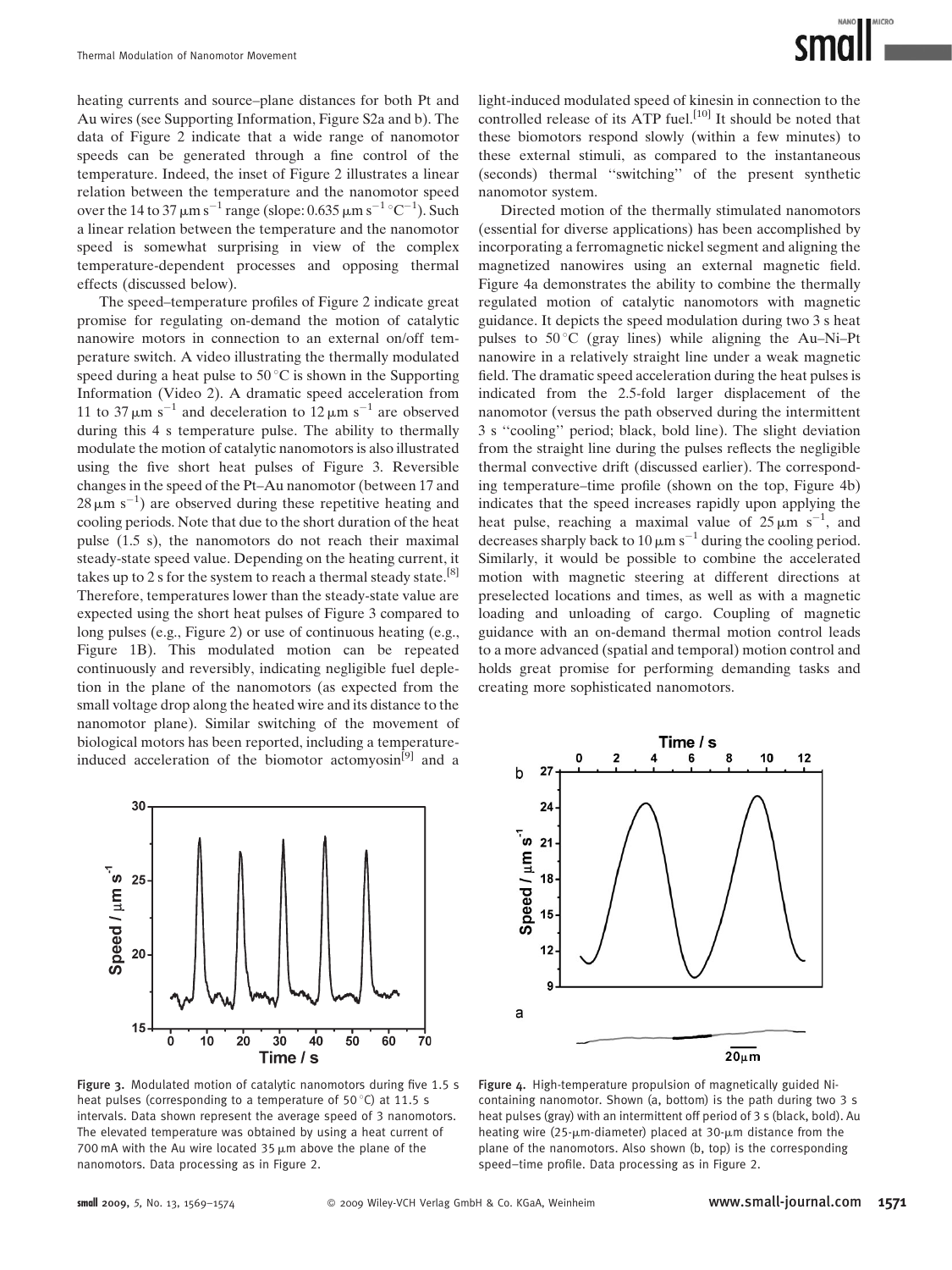# 2.2. Temperature Effect upon the Kinetics of Electrochemical Processes of the Fuel

Tafel plots were used to examine the thermal activation of the electrochemical processes of the peroxide fuel at the Pt and Au segment materials and temperature-induced changes in the mixed potential difference  $(\Delta E)$  of the fuel at the corresponding materials. Figure 5 depicts plots for the  $H_2O_2$ reaction at Pt and Au disk electrodes using solution temperatures of 25, 40, and  $60^{\circ}$ C. Gradual potential shifts from 181 to 171 mV (Pt) and from 236 to  $258 \text{ mV}$  (Au) are observed upon raising the temperature from 25 to  $60^{\circ}$ C. Such plots indicate a thermally induced accelerated kinetics of both the oxidation and reduction reactions of the peroxide fuel. This thermal activation is also indicated from the increased current densities (at both electrodes) upon raising the temperature. The larger potential shift observed at the Au electrode indicates that the temperature effect is more pronounced for the cathodic reaction at this material. This is consistent with the larger temperature-induced acceleration of reaction processes with higher activation energy.[8,11–13] The self-electrophoresis mechanism of asymmetric nanowire motors suggests that the speed of the nanomotors is proportional to the mixed potential difference  $(\Delta E)$  of the fuel at the corresponding segment materials.<sup>[14]</sup> Indeed, the opposite potential shifts observed at the Pt and Au electrodes upon raising the temperature lead to larger  $\Delta E$  values of 66 and  $87 \text{ mV}$  (at 40 and  $60^{\circ}$ C, respectively), compared to the 54 mV value of the room temperature (Figure 5). This increase of the  $\Delta E$  value with the temperature is consistent with the speed–temperature profile of Figure 2. The oxygen bubble formation propulsion mechanism, which also involves the electrochemical decomposition of the fuel, can also explain the observed nanomotor acceleration on the basis of such temperature-induced activation of the electrochemical fuel reactions.

While Figure 5 indicates that the accelerated motion observed at elevated temperatures reflects the thermal activation of the electrochemical reactions of the  $H_2O_2$  fuel, one should consider other thermal effects influencing the



Figure 5. Tafel plots at Pt and Au disk electrodes in a 5 wt%  $H_2O_2$ solution at different temperatures. The mixed potential differences ( $\Delta E$ , Pt versus Au) are also indicated in the figure. Reference electrode: Ag/AgCl (3 <sup>M</sup> NaCl).

nanomotor movement. In particular, the dynamic viscosity  $(\mu)$ of water decreases in a nonlinear manner by  $\approx 50\%$  upon increasing the temperature from 20 to 55 °C<sup>[15]</sup> and this is expected to double the velocity  $\nu$  of the nanomotor (assuming that  $F<sub>D</sub>$ , the frictional force in Stokes law, is constant). In practice, the propulsion force  $F<sub>P</sub>$  (same value, opposite direction compared to  $F<sub>D</sub>$ ) should also increase with the temperature due to the accelerated reaction kinetics at the nanomotor surface. In contrast, raising the temperature increases the solution conductivity as well as the autoprotolysis of water, and these changes are expected to decrease the nanomotor speed. While some of the above thermal effects compensate each other, the net result is a dramatic enhancement of the nanomotor motion upon applying the heat pulses, and a (somewhat surprising and coincidental) linear dependence between the speed and the temperature (Figure 2, inset).

#### 3. Conclusions

In conclusion, we demonstrated a novel approach for modulating and thermally activating the motion of catalytic nanomotors. This reversible thermal control represents a novel approach for regulating on-demand the operation of artificial nanomotors. Although the exact mechanism for the propulsion of fuel-driven catalytic nanowire motors is still not fully resolved,<sup>[1d]</sup> the observed thermally modulated speed appears to primarily reflect heat-induced changes in the kinetics of the fuel redox processes and of the solution viscosity. Indeed, the new data further support the role of the electrochemical processes in the observed motion of catalytic nanowires. The thermal modulation of the movement of artificial nanomotors holds great promise for diverse future applications of functional manmade nanomachines. For example, it would be possible to incorporate multiple heated wires in different locations within a microfabricated channel network for providing an on-demand (spatial and temporal) activation of a nanoscale transport system.

### 4. Experimental Section

The bisegment nanomotors were prepared by sequential electrodeposition of the Au and Pt segments into a porous alumina membrane template (Catalog no. 6809-6022; Whatman, Maidstone, UK). The branched side of the membrane was initially sputtered with Au. A sacrificial Ag layer of total charge of 2 C was electrodeposited using a commercial Ag plating solution (1025 RTU@4.5 Troy/Gallon; Technic Inc., Anaheim, CA) at a potential of  $-0.9$  V (versus Ag/AgCl (3 M NaCl)), in connection to a Pt wire counter electrode. Subsequently, Au (1.5 C) was electrodeposited at  $-0.9$  V from a Au plating solution (Orotemp 24 RTU RACK; Technic Inc., Anaheim, CA). Pt was then deposited galvanostatically at  $-2$  mA for 50 min from a Pt plating solution (Platinum RTP; Technic Inc). Similarly, magnetic nanomotors were synthesized by introducing a ferromagnetic Ni segment (Au/Ni/Au/Pt). A total charge of 0.5 C of Ni was electrodeposited from a plating solution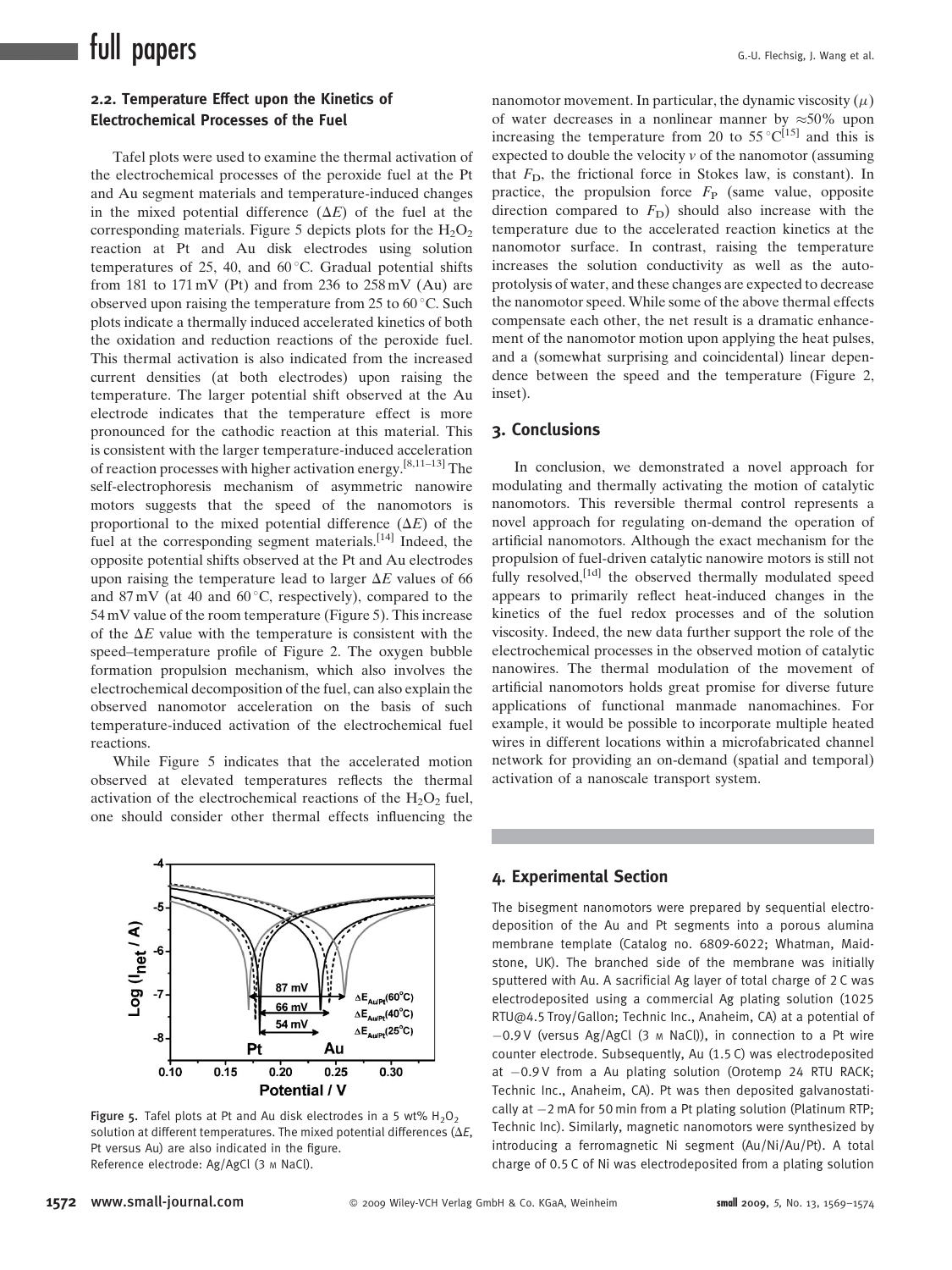

 $[20 g L^{-1} NICl<sub>2</sub> · 6H<sub>2</sub>O]$ , 515 g L<sup>-1</sup> Ni(H<sub>2</sub>NSO<sub>3</sub>)<sub>2</sub> · 4H<sub>2</sub>O, and 20 g L<sup>-1</sup>  $H_3BO_3$  (buffered to pH 3.4)] at  $-1.0 V$  (versus Ag/AgCl). The sputtered Au layer and the sacrificial Ag layer were removed simultaneously by rubbing with 35% HNO<sub>3</sub> for  $\approx$ 3 min to ensure complete Ag dissolution. The membrane was then dissolved in 3 M NaOH for 30 min to completely release nanowires. These nanowires were collected by centrifugation at 10 000 rpm for 5 min and washed repeatedly with nanopure water (18.2 M $\Omega$  · cm) until a neutral pH was achieved. All nanowire solutions were stored in nanopure water at room temperature and their speed was tested on the same day of synthesis.

An epoxy well embedded with a Au-coated Pt wire or a Au wire  $(25\text{-}\mu\text{m-diameter})$  was prepared on a microscope glass slide to study the effect of temperature on the nanomotor speed (see Supporting Information, Figure S1). While both Au and Pt can be used as materials for the heating wire, the Pt was coated with a dense Au film to suppress spontaneous catalytic decomposition of the fuel. The wire was not stretched straight to provide different source–plane distances in connection to a fine x-y-z setting. To measure the distance between the heated wire and the surface of the microscope slide (where the nanomotor movement was monitored), we relied on the micrometer screw on the microscope  $x-y-z$  stage, calibrated using a short Au wire with a 200- $\mu$ m diameter. A diluted nanomotor suspension was added to the epoxy well and mixed with a freshly prepared  $H_2O_2$  solution to obtain a final 5% (w/v) concentration. The real time movement of nanomotors was recorded at room temperature and elevated temperatures. Higher temperatures were realized by applying predetermined currents through the heating wire. The heating current was provided by a DC power supply (Agilent E3645A). A logic module (Model ''LOGO! 230RC'', Siemens AG, Berlin, Germany) was used as a programmable relay to apply the temperature pulses, as was described earlier.<sup>[16]</sup>

Tracking of nanomotors was performed following the protocol reported earlier.[2] Briefly, an inverted optical microscope (Nikon Instrument Inc., Eclipse TE2000-S) equipped with a  $20 \times$  objective, a Photometrics CoolSnap CF camera (Roper Scientific, Duluth, GA) and MetaMorph 7.1 software (Molecular Devices, Sunnyvale, CA, USA) were used for capturing movies at a frame rate of 10 frames per second. The depth of the field was very small ( $\approx$ 2  $\mu$ m), and only the nanomotors on the glass surface were brought into the focal plane. The nanomotor movement was tracked using the Metamorph tracking module and the results were analyzed using OriginPro 7.5 software. The data were smoothed using in-built smoothing functions in OriginPro 7.5.

Tafel plots were used to obtain the mixed potential established at the Au and Pt electrode materials in a 5 wt%  $H_2O_2$ solution. Au and Pt disk electrodes (CH Instruments, Austin, TX) were used as the working electrode in these electrochemical measurements. Cyclic voltammetry of 5 wt% aqueous  $H_2O_2$ (without any electrolyte) was performed using the CH Instrument Model CHI630C at a scan rate of 50 mV  $s^{-1}$  and over a potential range of 0.1 to 0.4 V (versus Ag/AgCl), along with Pt wire as a counter electrode. Further details were given earlier.<sup>[2]</sup>

Estimation of nanomotor temperature: Estimation of the temperature in the plane of the nanomotors was based on earlier simulations of the temperature profile around a heated wire (25- $\mu$ m-diameter) in vertical<sup>[7]</sup> and horizontal<sup>[6]</sup> orientations. We

relied on Figure 2 in Reference [6] to estimate the temperature beneath the heated wire. The temperature of the surrounding fluid depends on the distance from the wire surface. Based on the simulations of Beckmann et al.<sup>[6]</sup> and earlier temperature calibrations for 25- $\mu$ m Pt<sup>[8]</sup> and Au<sup>[17]</sup> wires, we interpolated temperature values for different heating currents between 0 and 900 mA and heat-source distances ranging from 15 to  $70 \mu m$ . Figure S2 in the Supporting Information displays the 3D plots of the temperature versus heating current versus heat-source distance for the Pt and Au wires. We further assume a negligible change in the bulk temperature (of the entire fluid volume) during our short (1.5–3.0 s) heat pulses and their 10–12 s intermittent cooling periods. This assumption is supported by the following calculation. For example, a heat (Q) of 0.8625 J can be calculated for a 3 s pulse using a 500 mA heating current  $(1)$  and a resistance (R) of 1.15  $\Omega$  (measured for the Pt wire), based on  $Q = t \cdot R \cdot l^2$ , where  $t$  is the time. Considering a 200  $\mu$ L bulk volume and the heat capacity of water (4186 J kg $^{-1}$  K $^{-1}$ ), we can expect that such a pulse will lead to a maximum increase in the bulk temperature of 1.03 K. On the other hand, heat is removed constantly from the fluid due to thermal conductivity of the glass slide. Hence, we assume that the bulk temperature remains stable during a multipulse experiment over 30 to 60 s periods.

## Acknowledgements

This work was supported by the National Science Foundation (Grant Number CHE 0506529). GUF thanks the Deutsche Forschungsgemeinschaft for financial support (Heisenberg fellowship).

- [1] a) W. F. Paxton, S. Sundararajan, T. E. Mallouk, A. Sen, Angew. Chem. Int. Ed. 2006, 45, 5420; b) G. A. Ozin, I. Manners, S. Fournier-Bidoz, A. Arsenault, Adv. Mater. 2005, 17, 3011; c) W. F. Paxton, A. Sen, T. E. Mallouk, Chem. Eur. J. 2005, 11, 6462; d) J. Wang, ACS Nano 2009, 3, 4.
- [2] R. Laocharoensuk, J. Burdick, J. Wang, ACS Nano 2008, 2, 1069.
- [3] U. Demirok, R. Laocharoensuk, K. M. Manesh, J. Wang, Angew. Chem. Int. Ed. 2008, 47, 9349.
- [4] T. R. Kline, W. F. Paxton, T. E. Mallouk, A. Sen, Angew. Chem. Int. Ed. 2005, 44, 744.
- [5] a) G. G. Wildgoose, D. Giovanelli, N. S. Lawrence, R. G. Compton, Electroanalysis 2004, 16, 421; b) P. Gründler, G.-U. Flechsig, Microchim. Acta 2006, 154, 175; c) P. Gründler, Curr. Anal. Chem. 2008, 4, 263.
- [6] A. Beckmann, B. A. Coles, R. G. Compton, P. Gründler, F. Marken, A. Neudeck, J. Phys. Chem. B 2000, 104, 764.
- [7] K. Frischmuth, P. Visocky, P. Gründler, Int. J. Eng. Sci. 1996, 34, 523.
- [8] P. Gründler, A. Kirbs, T. Zerihun, Analyst 1996, 121, 1805.
- [9] G. Mihajlovic, N. M. Bunet, J. Trbovic, P. Xiong, S. V. Molnar, P. B. Chase, Appl. Phys. Lett. 2004, 85, 1060.
- [10] H. Hess, J. Clemmens, D. Qin, J. Howard, V. Vogel, Nano Lett. 2001, 1, 235.
- [11] T. Zerihun, P. Gründler, J. Electroanal. Chem. 1998, 441, 57.
- [12] S. B. Hall, E. A. Khudaish, A. L. Hart, Electrochim. Acta 1999, 44, 2455.